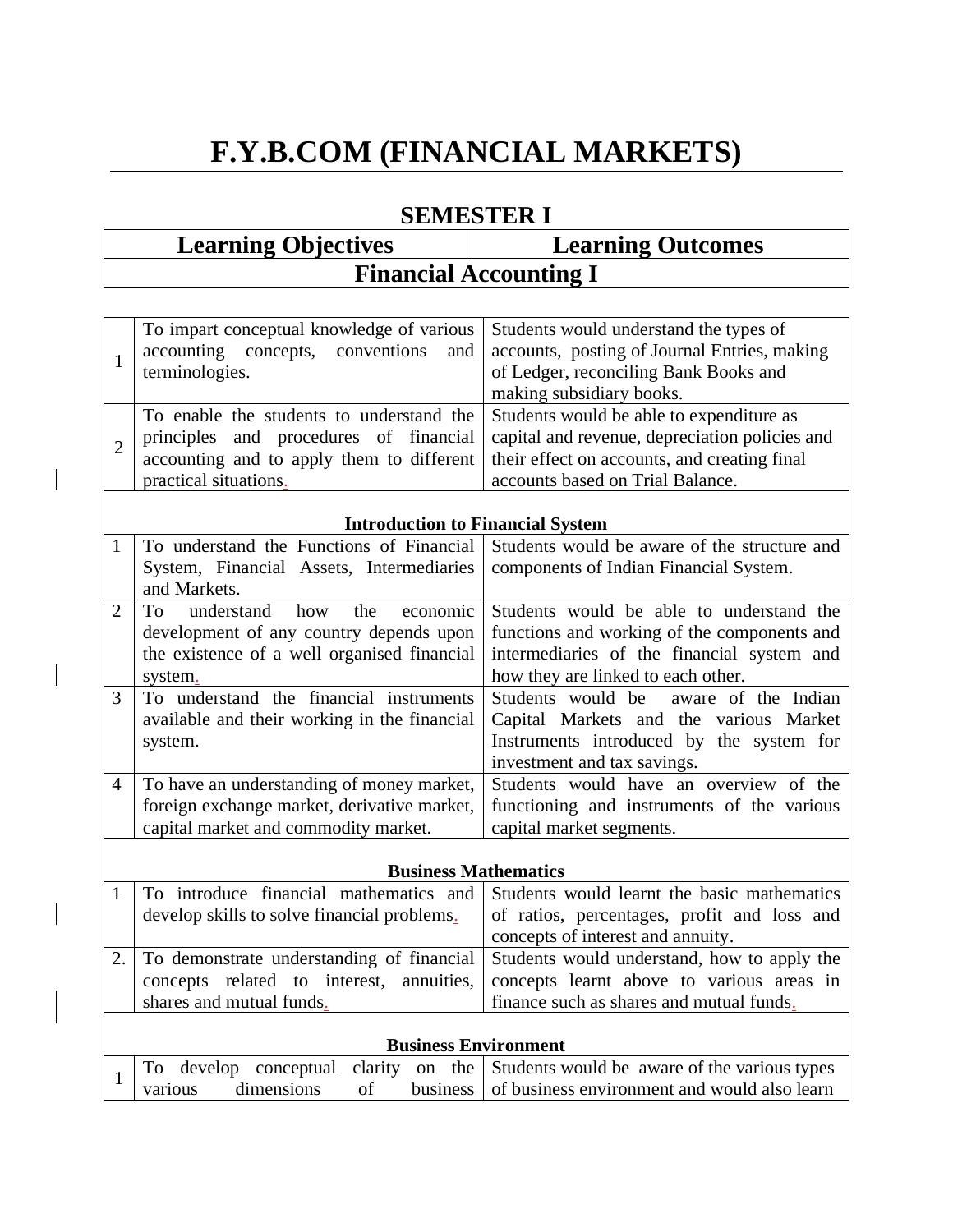|                | environment and to identify the strategic<br>factors in the development of the less<br>developed countries.                                                                                    | how to scan any type of environment using<br>the appropriate tools of analysis.                                                                                                                                               |  |  |  |  |
|----------------|------------------------------------------------------------------------------------------------------------------------------------------------------------------------------------------------|-------------------------------------------------------------------------------------------------------------------------------------------------------------------------------------------------------------------------------|--|--|--|--|
| $\overline{2}$ | To enable the student to evolve new<br>achieving<br>strategies<br>for<br>sustainable<br>development and inclusive growth.                                                                      | Students would learn the correlation between<br>the environment and ethics. They would be<br>aware of consumerism and consumer<br>empowerment.                                                                                |  |  |  |  |
| $\overline{3}$ | To equip the student community with the<br>theoretical and<br>empirical<br>material<br>for<br>enhancing their capability to address the<br>basic problems confronted by the society."          | Students would be aware of the importance of<br>corporate social responsibility as well as the<br>concept of carbon credits and social audits.                                                                                |  |  |  |  |
| 4              | To develop conceptual clarity on the<br>dimensions<br>of<br>various<br>business<br>environment and to identify the strategic<br>factors in the development of the less<br>developed countries. | Students would learn the subject from the<br>international point of view with respect to<br>major institutions such as WTO and also<br>various other factors in the international<br>business environment such FDIs/MNCs etc. |  |  |  |  |
|                | <b>Business Economics I</b>                                                                                                                                                                    |                                                                                                                                                                                                                               |  |  |  |  |
| 1              | To develop the basic understanding of the<br>various concepts and terminologies of<br>economics and to understand demand<br>analysis, demand forecasting, supply and<br>cost concepts.         | Student would be aware of how the law of<br>demand and supply operates and the various<br>technicalities involved in it.                                                                                                      |  |  |  |  |
| 2.             | To understand market structure, pricing and<br>output decision based on it.                                                                                                                    | Students would learn the different types of<br>competitions, the role of consumers and<br>producers in pricing decisions and practices.                                                                                       |  |  |  |  |
|                | <b>Foundation Course I</b>                                                                                                                                                                     |                                                                                                                                                                                                                               |  |  |  |  |
| $\mathbf{1}$   | To understand the multi-cultural diversity<br>of Indian society.                                                                                                                               | Students would learn the importance of<br>serving people by giving back to the society.                                                                                                                                       |  |  |  |  |
| $\overline{2}$ | To understand the concept of disparity.                                                                                                                                                        | Formal discussions would help students to<br>voice their views out regarding politics.                                                                                                                                        |  |  |  |  |
| 3              | To understand the Cause and effect of<br>conflicts.                                                                                                                                            | Students would be able to explore gender<br>disparity by conducting one to one interviews<br>with people around.                                                                                                              |  |  |  |  |
| 4              | To understand the structure of the<br>Constitution.                                                                                                                                            | Students would be aware of the constitutional<br>rights and remedies for violation of such<br>rights.                                                                                                                         |  |  |  |  |
|                | <b>Business Communication I</b>                                                                                                                                                                |                                                                                                                                                                                                                               |  |  |  |  |
| 1              | To understand the concepts of<br>communication and familiarizing with its<br>components.                                                                                                       | Students would be aware of the various<br>concepts of communication such as channels,<br>objectives, methods and modes.                                                                                                       |  |  |  |  |
| $\overline{2}$ | To follow the guidelines of formal<br>correspondence.                                                                                                                                          | Students would learn letter writing, email<br>writing, statement of purpose writing, resume<br>writing in a formal way.                                                                                                       |  |  |  |  |

 $\begin{array}{c} \hline \end{array}$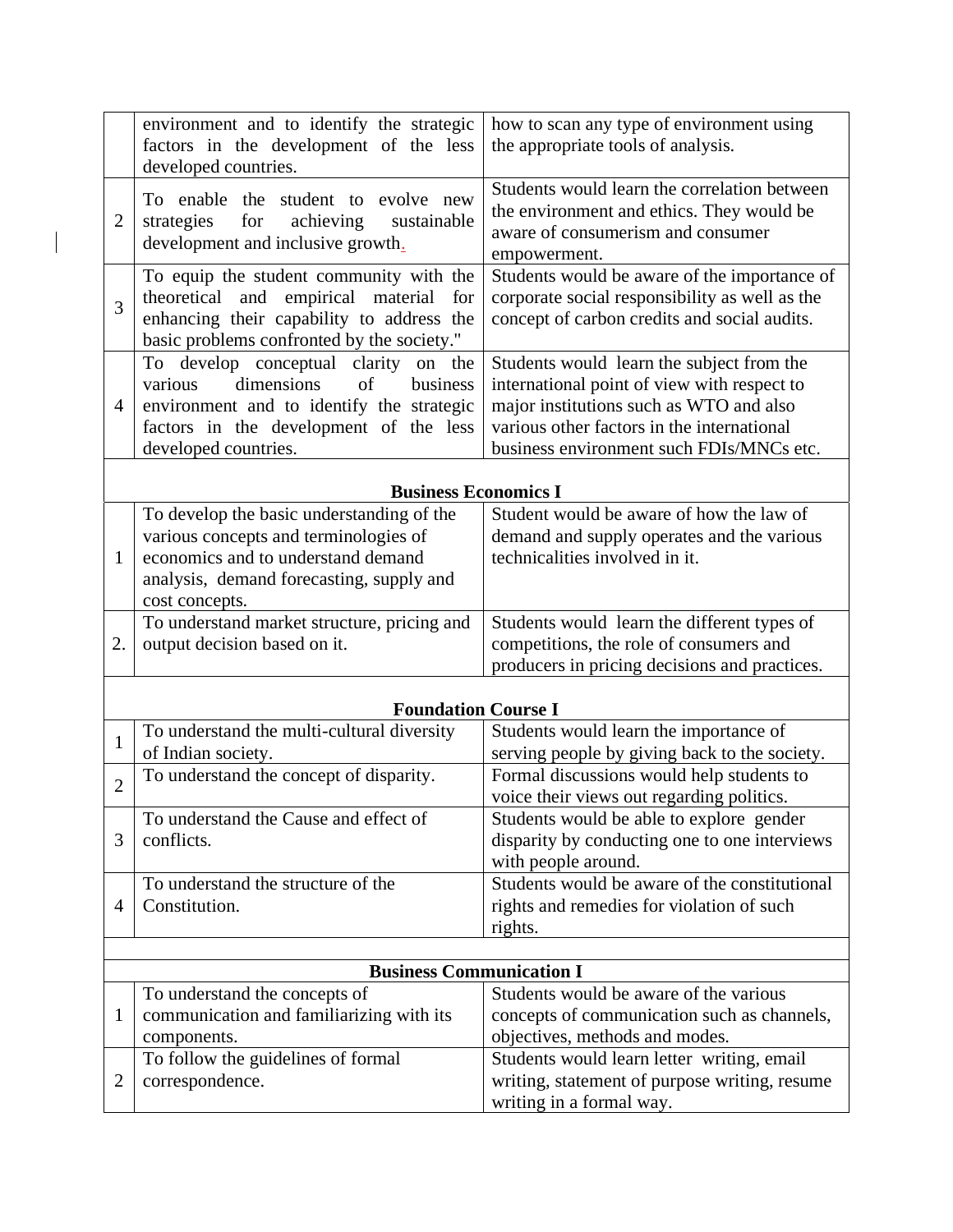| To recognize obstacles in communication                             |                                                                                         |
|---------------------------------------------------------------------|-----------------------------------------------------------------------------------------|
|                                                                     | process and be equipped to overcome those Students would learn about the various        |
|                                                                     | 3 and application of principles of effective barriers to communication and the means of |
| writing and familiarization with business overcoming such barriers. |                                                                                         |
| vocabulary and register.                                            |                                                                                         |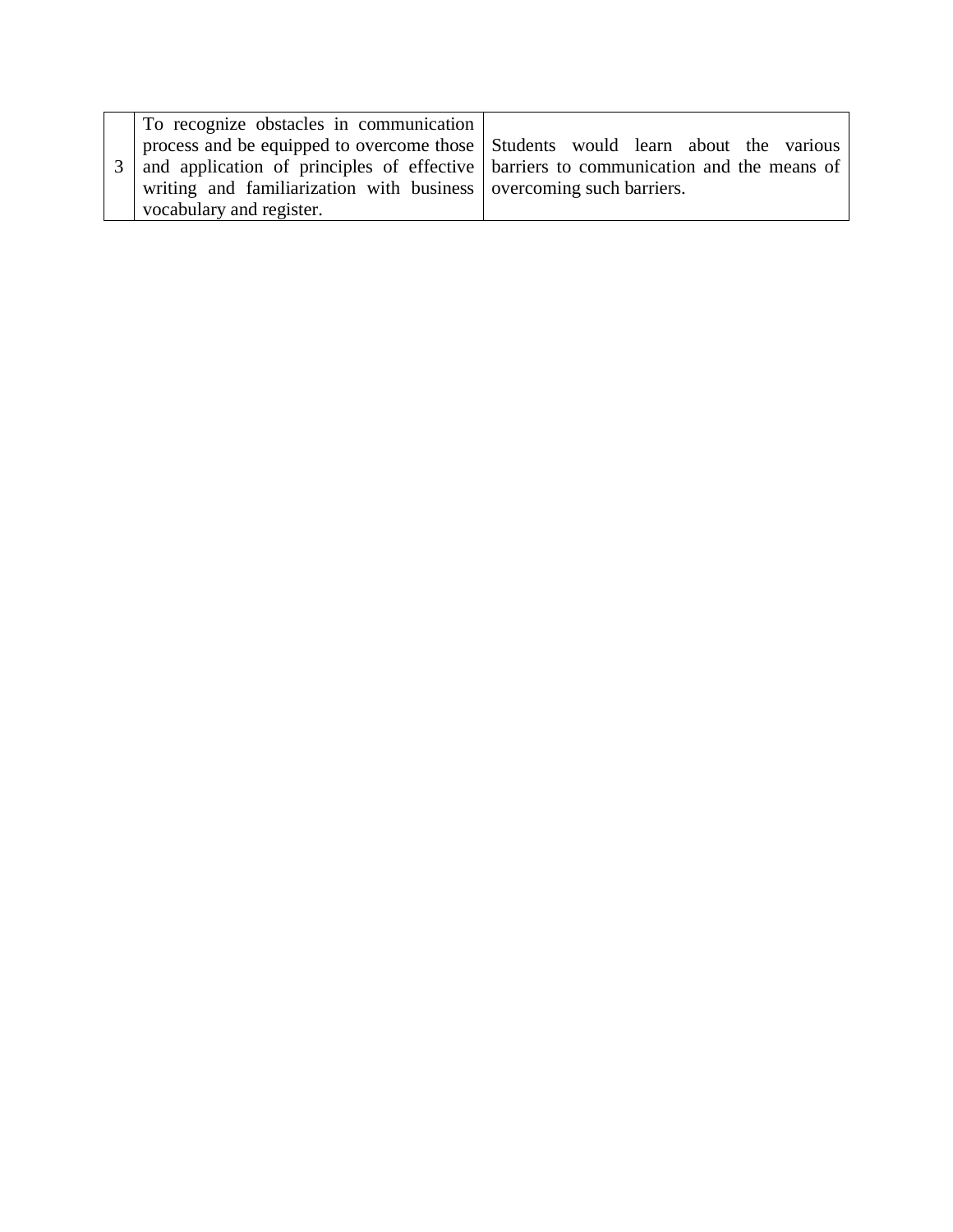# **SEMESTER II**<br>Learning Objectives L

 $\overline{\phantom{a}}$ 

# **Learning Outcomes**

|                  | <b>Financial Accounting II</b>                                                                                                      |                                                                                                                                                                                  |  |  |  |
|------------------|-------------------------------------------------------------------------------------------------------------------------------------|----------------------------------------------------------------------------------------------------------------------------------------------------------------------------------|--|--|--|
| $\mathbf{1}$     | To impart understanding of the<br>accounting practices followed during<br>capital raising methods such as shares<br>and debentures. | Students would be aware of the accounting<br>treatment during issue and buyback of shares,<br>debentures.                                                                        |  |  |  |
| $\overline{2}$   | To<br>understand<br>the<br>accounting<br>standards,<br>accounting<br>corporate<br>practices and the basics of share<br>valuation.   | Students would be aware of corporate accounting<br>with respect to the amended Companies Act 2013.<br>Students would also learn valuation of shares for<br>enterprise valuation. |  |  |  |
|                  |                                                                                                                                     | <b>Principles of Management</b>                                                                                                                                                  |  |  |  |
| $\mathbf{1}$     | students<br>To<br>familiarize the<br>with<br>principles<br>of<br>concepts<br>and<br>Management.                                     | Students would be aware of the basic management<br>roles and skills, approaches to management and<br>classical behavioral systems<br>and contingency<br>approaches.              |  |  |  |
| $\overline{2}$   | To know the meaning, importance,<br>and types of planning,<br>process<br>organizing,<br>coordinating<br>and<br>controlling          | Students would understand the importance of<br>planning, formulation of strategies, decision Making<br>and its various factors in the organization.                              |  |  |  |
| $\overline{3}$   | To Evaluate leadership styles<br>to<br>anticipate the consequences of each<br>leadership style"                                     | Students would learn the functions of organizing<br>through the case study approach, the concept of<br>departmentalization, leadership and organization<br>structure.            |  |  |  |
| $\overline{4}$   | -To familiarize<br>the students<br>with<br>concepts<br>and<br>principles<br>of<br>Management.                                       | Students would be aware of the importance of<br>controlling techniques<br>effective<br>and<br>control<br>systems.                                                                |  |  |  |
|                  |                                                                                                                                     | <b>Business Statistics</b>                                                                                                                                                       |  |  |  |
| $\mathbf{1}$     | To produce appropriate graphical and<br>numerical descriptive statistics for<br>different types of data.                            | Students would be aware of research oriented<br>statistical tools such as sampling, data condensation<br>and converting data into graphs.                                        |  |  |  |
| $\overline{2}$ . | simple<br>To use correlation and<br>regression models to analyse the<br>underlying relation between variables.                      | Students would be aware of data processing by<br>using the appropriate tools such as correlation,<br>regression and linear programming.                                          |  |  |  |
| 3                | To demonstrate knowledge of sample<br>statistical properties of point and<br>interval estimators.                                   | Students would be aware of the methods of<br>measures of central tendency.                                                                                                       |  |  |  |
|                  |                                                                                                                                     |                                                                                                                                                                                  |  |  |  |
|                  | <b>Environmental Science</b>                                                                                                        |                                                                                                                                                                                  |  |  |  |
|                  | To<br>about<br>create<br>awareness                                                                                                  | Students would be aware of the environment with                                                                                                                                  |  |  |  |